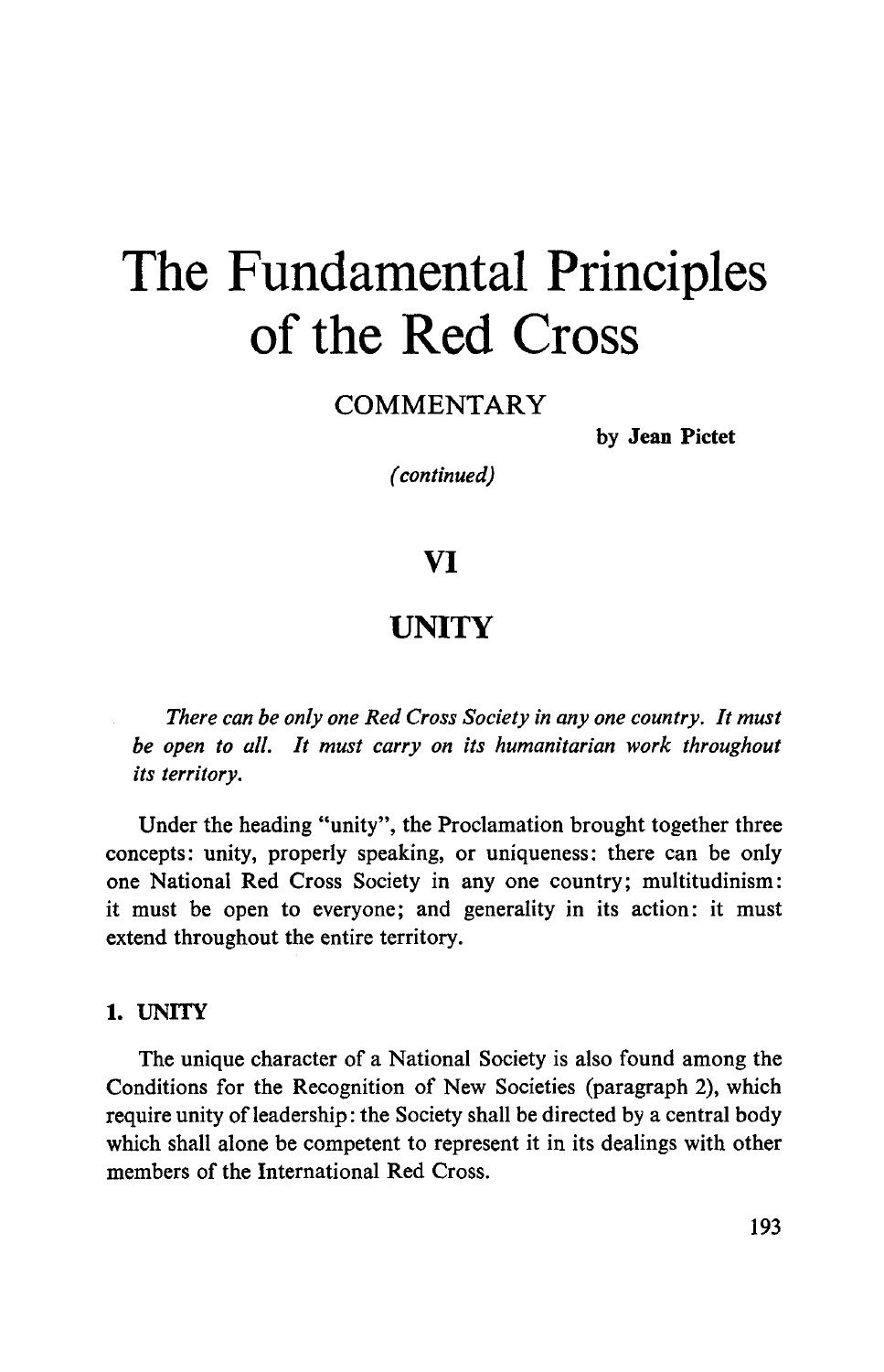For practical reasons, which are nonetheless imperative, the Red Cross Society must be the only one of its kind in the territory of each nation, for this is essential to the efficacy of its work. We can well imagine the confusion which would prevail in a country if several associations, all proclaiming the same principles, were to advertise that they were carrying out the same tasks independently !

Unity of leadership is essential for much the same reasons. If it is necessary for the Red Cross Society to be the only one of its kind, it is also necessary that it take its orders from only one central committee, just as an army can only obey one general staff. It is essential to concentrate its energies and resources in the same hands, for the sake of harmonious co-ordination. This requirement also applies at every level of the hierarchical structure.

In federated countries, we find a clear tendency toward decentralization, with local sections often having quite extensive powers and more or less autonomy.

In certain countries, the Red Cross Society is joined to other charitable institutions through affiliation and grants them the right to use the emblem, while preserving their particular characteristics. While we may well be gratified at seeing the Red Cross become a rallying point for people and institutions of good will, such a procedure has its hazards. A Society would accordingly be well advised to define quite precisely its relations with affiliated organizations, so that the authority of its central committee will remain intact and that respect for the principles of the Red Cross will always be ensured.

A National Red Cross Society is therefore its own master in its own domain. This is true to such an extent that International Red Cross Conferences have ruled that a National Society cannot establish a section in, or send a mission to a foreign country without the permission of the Red Cross Society in that country.

#### 2. MULTITUDINISM

The Proclamation specified that each National Society must be open to all, that is, as stated more precisely in the Conditions for recognition, it shall *not withhold membership from any of its nationals, whoever they may be, on grounds of race, sex, class, religion or political opinions.*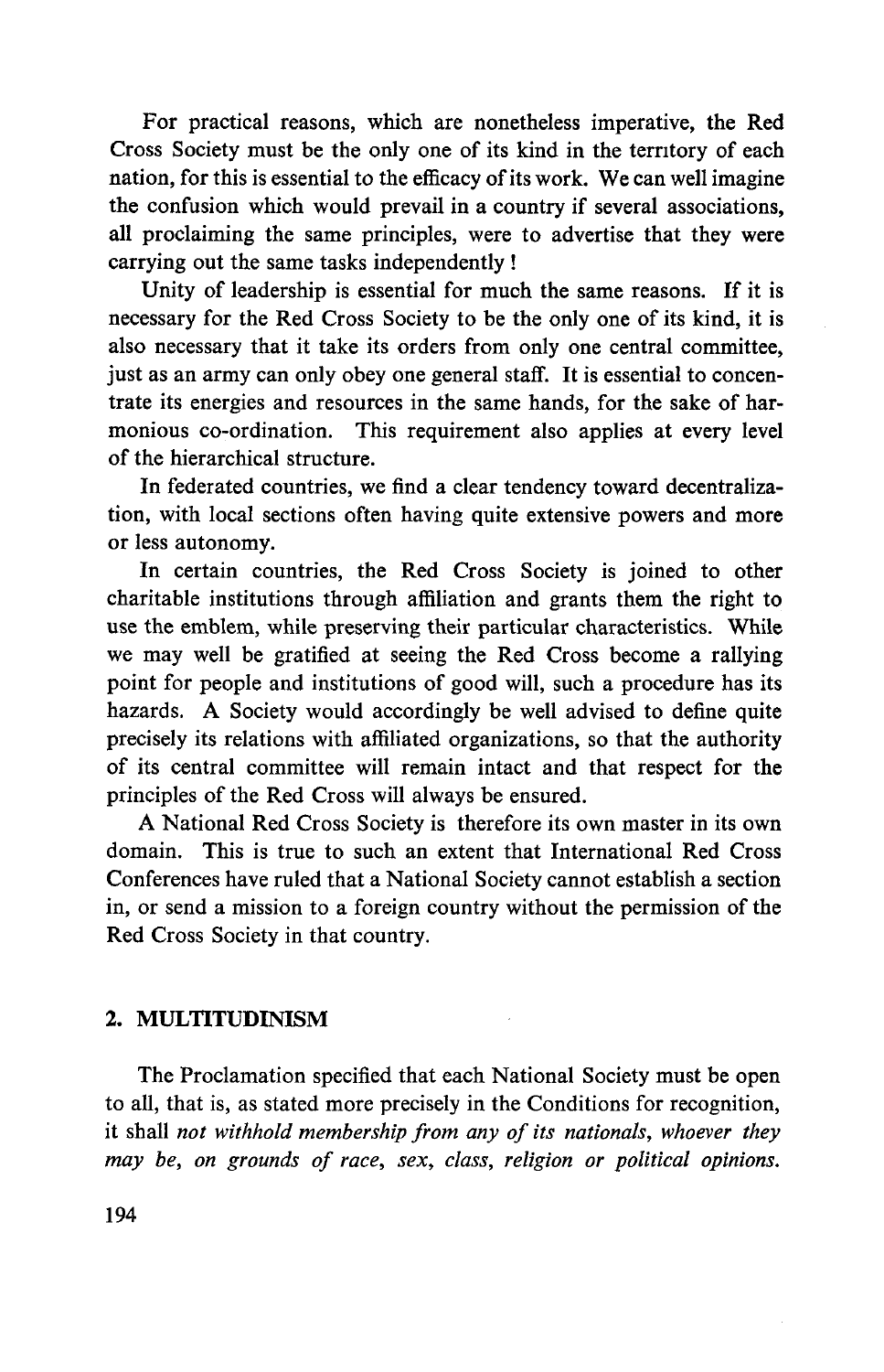Concerning this enumeration, we refer to what we said above on the subject on non-discrimination for we are concerned here with nondiscrimination in the recruiting of members. Whereas in the case of non-discrimination with regard to the persons being assisted we were in the domain of substantive principles, we are dealing now with organic principles. One can see at a glance the profound difference between the levels of these two kinds of principle in the hierarchy of values, a difference of nature and not only one of degree. While it is important for Red Cross membership to be open to everyone, the essential thing is that it must give its services without distinction to everyone in need. In the latter case, we are in the field of ends and not in that of means.

The principle of multitudinism does not mean that a Red Cross Society must accept all the citizens of its country without exception.<sup>1</sup> On the contrary, it has the indisputable right to exclude individuals on grounds of their moral character, and also on grounds of ability. Positions which carry responsibilities or call for specialized knowledge, medical for example, cannot be given to incompetents. The right to eliminate undesirables is obviously less important when it is simply a matter of membership, at least in those Societies in which membership requires nothing more than the paying of dues.

What the principle does mean is that membership must not be refused for discriminatory reasons, reasons based on considerations alien to the institution, to the efficiency of its work or its reputation.

Multitudinism, by making it possible for all social, political and religious elements to be represented, prevents sectarianism and a spirit of partisanship. It provides a guarantee of confidence in the Society, both inside and outside the country and is the best antidote against favouritism.

To succeed, the Red Cross must be a popular organization. It is important for it to have a wide base and to win the mass of people to its cause, for in union there is strength. Its leaders must come from every quarter of the compass.

The foregoing considerations are especially important in countries having a large indigenous population living alongside a more developed population of immigrants. It is indispensable for the natives to be

<sup>&</sup>lt;sup>1</sup> Nor does it imply that foreigners in a country are necessarily excluded. It would be quite in the spirit of the Red Cross to accept those of them who want to serve, but this cannot be made obligatory, for it is up to each Society to decide the matter.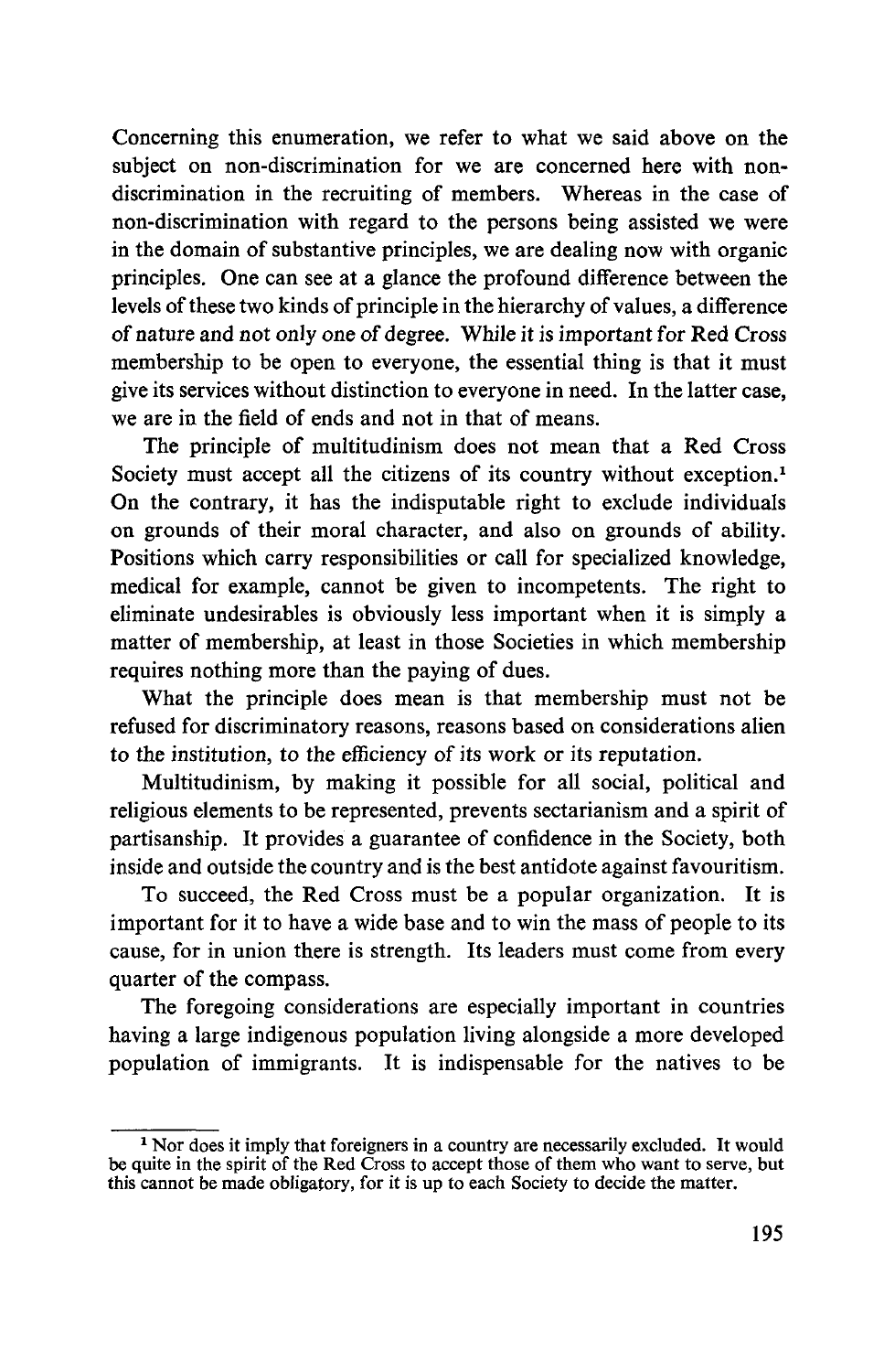progressively associated with the work of the Red Cross and accede to positions of leadership. In this way, the Red Cross will be able to reach into the most remote corners of the country and bring a broader understanding of its ideals. It is also necessary for these people to be capable of carrying on the work that has begun, after they have gained their independence and have only themselves to rely upon. Recent experiences, gained in the course of "decolonization", should be instructive to us in this connection.

The *Tansley Report* considers that the Red Cross does not take community needs sufficiently into account, especially in rural areas. In most countries, the volunteers come from the cities and encounter the traditional mistrust of countrymen for city people. It is for this reason that Dr. Pierre Dorolle expressed his hope to see the coming into being of a "bare-foot Red Cross", composed of people from the villages, which would assure its penetration everywhere.

#### **3. GENERALITY OF ACTION**

The language in the Conditions for Recognition is more precise, stating in paragraph 7 that the Society shall *extend its activities to the entire country and its dependencies.*

Since there can be only one Red Cross Society in a country, it follows logically that this Society must embrace within its sphere of activities the whole territory of the country, for there would otherwise be gaps in its humanitarian work.<sup>1</sup> The *Tansley Report* has pointed out however that this condition is very far from being universally achieved.

The universality of which we have already spoken, transferred from the international to the national domain, takes the form of generality of action. This is a geographically limited universalism, a universalism proportioned to each National Society but identical in essence to that which inspires the worldwide institution.

This universalism requires the National Society to assume all the activities belonging to its traditional domain which are not already

<sup>1</sup> Divided countries constitute special cases; there may then be more than one Society, with each covering one of the separate territories.